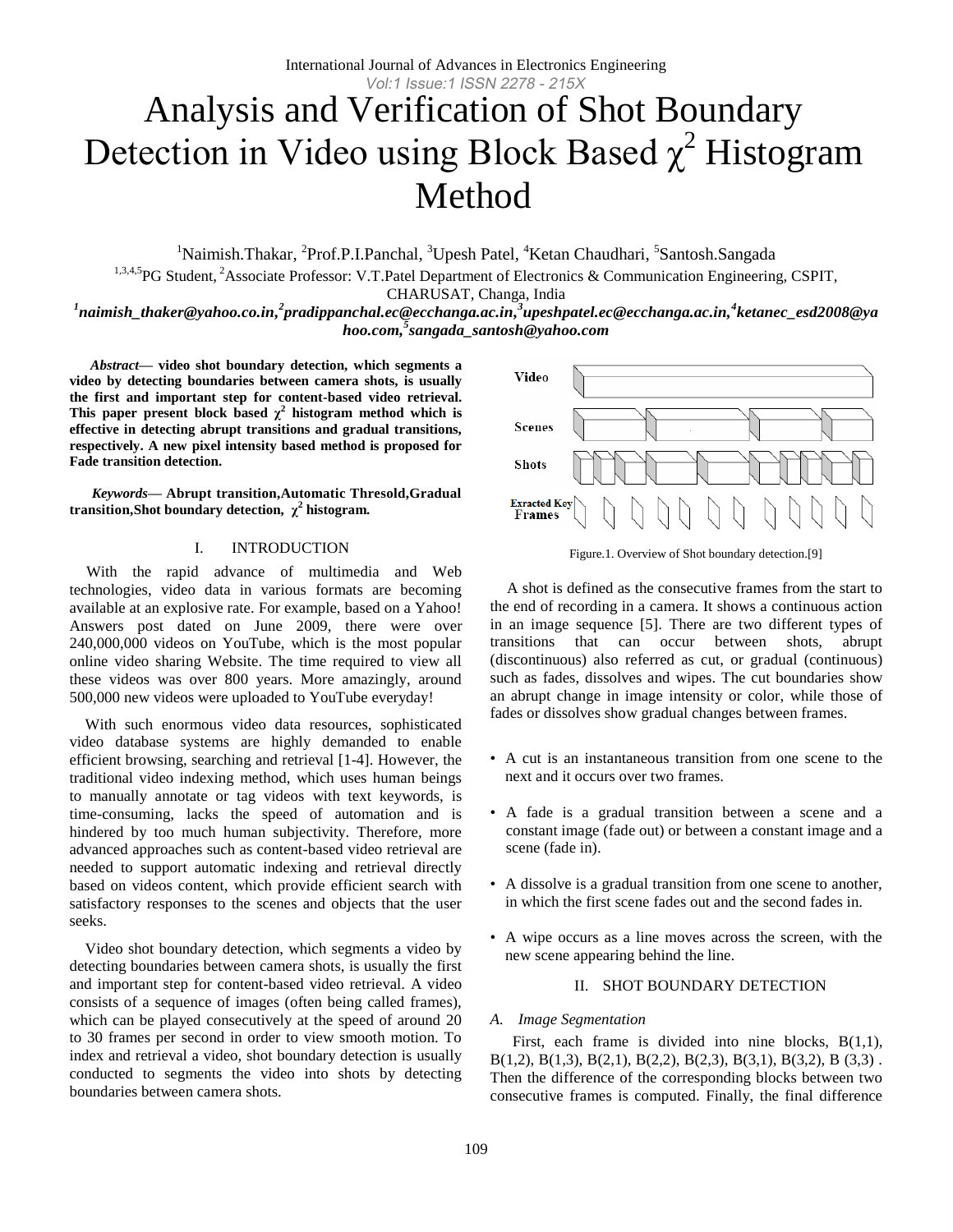of two frames is obtained by adding up all the differences Vol:1 Issue:1 ISSN 2278 - 215Xthrough different weights. Different position's pixels have different contribution to shot boundary detection: pixels on the edge are more important than others. Thus, different weights are given to blocks of different position. So more weights are assigned to corner blocks compared to other blocks.

## *B. Matching Difference*

There are six kinds of histogram match [6]. Color histogram was used in computing the matching difference in most literatures. However, through comparing several kinds of histogram matching methods, Nagasaka reached a conclusion that  $\chi^2$  histogram outperformed others in shot boundary Recognition [10]. Hence,  $\chi^2$  histogram matching method is proposed in this paper.

#### III. ALGORITHMS DESCRIPTION

### *A. Shot boundary detection* [7]

Let F (k) be the k th frame in video sequence,  $k = 1, 2, \dots$ , Fv (Fv denotes the total number of frames in video)

$$
D_{B}(k, k+1, i, j) = \sum_{i=0}^{L-1} \frac{[H(i, j, k) - H(i, j, k+1)]^{2}}{H(i, j, k)}
$$
(1)

Where, H (i, j, k) and H (i, j, k  $\Box$ 1) stand for the histogram of blocks at  $(i, j)$  in the kth and  $(k \Box + 1)$  th frame respectively and L is the number of gray in an image.

The number of gray in an image.  
\n
$$
D(k, k+1) = \sum_{i=1}^{m} \sum_{j=1}^{n} w_{ij} D_B(k, k+1, i, j)
$$
\n(2)

Where m=n=3,  $w11=2$ ,  $w12=1$ ,  $w13=2$ ,  $w21=1$ ,  $w22=1$ , w23=1, w31=2,w32=1, w33=2.

$$
MD = \sum_{k=1}^{F_v - 1} \frac{D(k, k+1)}{F_v - 1}
$$
 (3)

$$
STD = \sqrt{\frac{\sum_{k=1}^{F_v - 1} (D(k, k+1) - MD)^2}{F_v - 1}}
$$
 (4)

Calculate Threshold based on Mean deviation and Standard deviation.

$$
Threshold: T=MD + a \times STD \tag{5}
$$

Where **a** is weight factor that vary based on videos.



Figure.2. Flowchart of shot boundary detection algorithm.

#### *B. Fade Transition Detection*

In above procedure Cut, Fade and Dissolve transitions detected but fade transition is not accurately detected. So a new approach based on Pixel intensity of frame is proposed here.

In case of fade out/in (FOI), the frames of the first shot gradually get darken and disappear and then, the frames of the second shot gradually appear.

The key problem of FOI detection is the recognition of monochrome frame, since there is at least one monochrome frame within the FOI transition but monochrome frame seldom appears elsewhere. One dominant characteristic of monochrome frame is its low standard deviation of pixel intensities. Thus standard deviation feature is utilized in FOI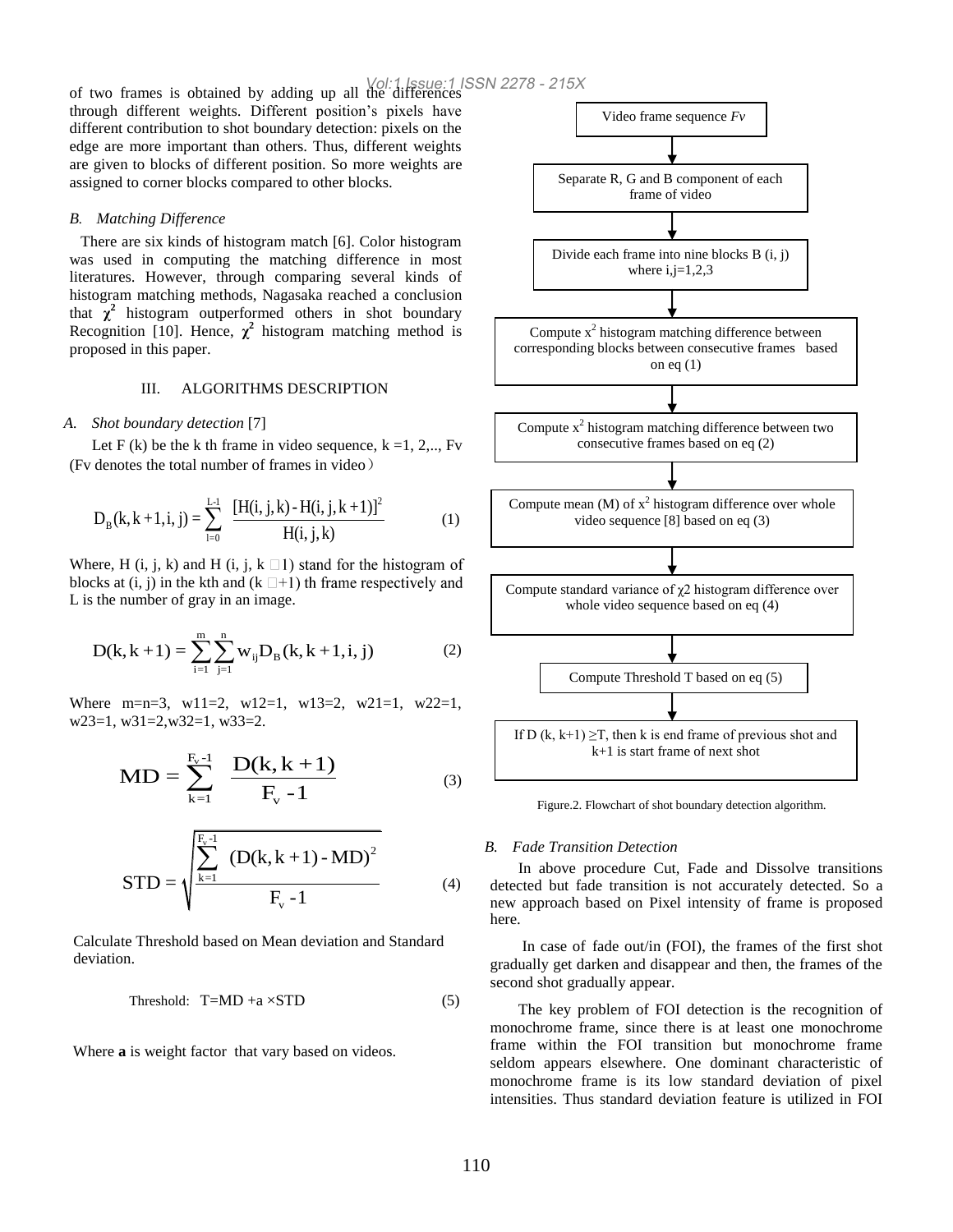detection process. FOI detection process is described as Vol:1 Issue:1 ISSN 2278 - 215Xfollows.

Step 1. Detect monochrome frame. A monochrome frame is declared once its standard deviation feature is below a given threshold, which is heuristically determined.

Step 2. Judge the type of entering transition, abrupt or gradual. If it is gradual, search the fade out boundary of the previous shot.

Step 3. Judge the type of exiting transition, abrupt or gradual. If it is gradual, track the fade in boundary of the next shot.



Figure.3. Flowchart of Fade transition detection algorithm.

Threshold is based on standard deviation of all the frames. It can be calculated using Equation (6):

$$
T_f = \frac{\text{average of standard deviation} \times \text{scaling factor}}{100} \tag{6}
$$

Scaling factor is a variable according to the video. If SD of any frame finds below the threshold  $T_f$ , then that frame will be declare as monochrome frame and proceed for fade boundary detection.

# SIMULATION RESULTS

The proposed video shot boundary detection algorithm is evaluated by using 3 different videos (movies) named Shrek, Die hard 1, Black hawk dawn for different duration. The video clips were obtained mainly from the Internet and various television programs, and included various movie formats, such as AVI (Audio Video Interleaved), MPEG (Motion Picture Export Group).

 Following simulation results are plot of frame number versus  $\chi^2$  histogram matching difference between consecutive frame. Plots represent variation in  $\chi^2$  histogram matching difference for various effects like cut, fade, dissolve etc. Simulation results are obtained from different videos (movies) of Uncompressed and compressed type.

#### *A. Shot boundary detection from uncompressed Videos.*

Case 1: Video:: Shrek.avi (Uncompressed)



Figure.4: Cut boundary detection

Case 2: Video:: Shrek.avi (Uncompressed)



Figure. 5: Gradual boundary detection (Dissolve)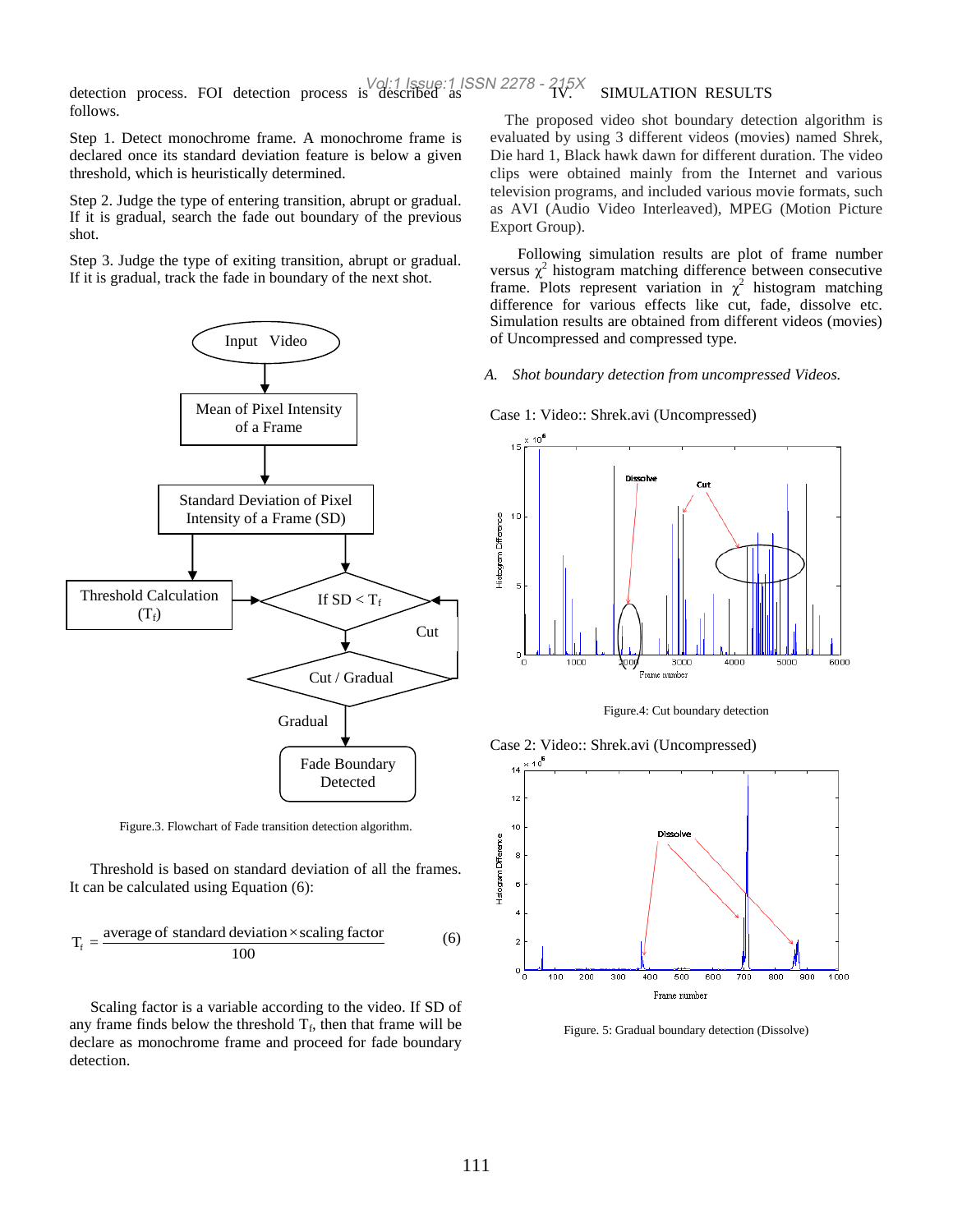Case 3: Video:: Die hard 1.avi (Uncompressed) Vol:1 Issue:1 ISSN 2278  $\frac{215X}{215}$  Die hard 1.mpeg (compressed)



Figure.6: Gradual boundary detection (Fade).

*B. Shot boundary detection from compressed Videos*

*.*



Figure.7: Cut boundary detection.

Case 5: Video:: Black dawn.mpeg(compressed)



Figure 8: Gradual boundary detection (Dissolve)



Figure.9: Gradual boundary detection (Fade)

The performances of the implemented algorithms are evaluated based on the recall and precision criteria. Recall is defined as the percentage of desired items that are retrieved. Precision is defined as the percentage of retrieved items that are desired items [9].

$$
Recall = \frac{Correct}{Correct + Missed}
$$
 (7)

$$
Precision = \frac{Correct}{Correct + FalsePositives}
$$
 (8)

In order compare the overall performance of the algorithms, *F* measure, which combines recall and precision results with equal weight, is adopted [9].

$$
F_1(\text{recall, precision}) = \frac{2 \times \text{recall} \times \text{precision}}{\text{recall} + \text{precision}}
$$
(9)

In following table 12000 frames of three different movies are analyzed and Recall, Precision and F1 measure are calculated and compared [9].